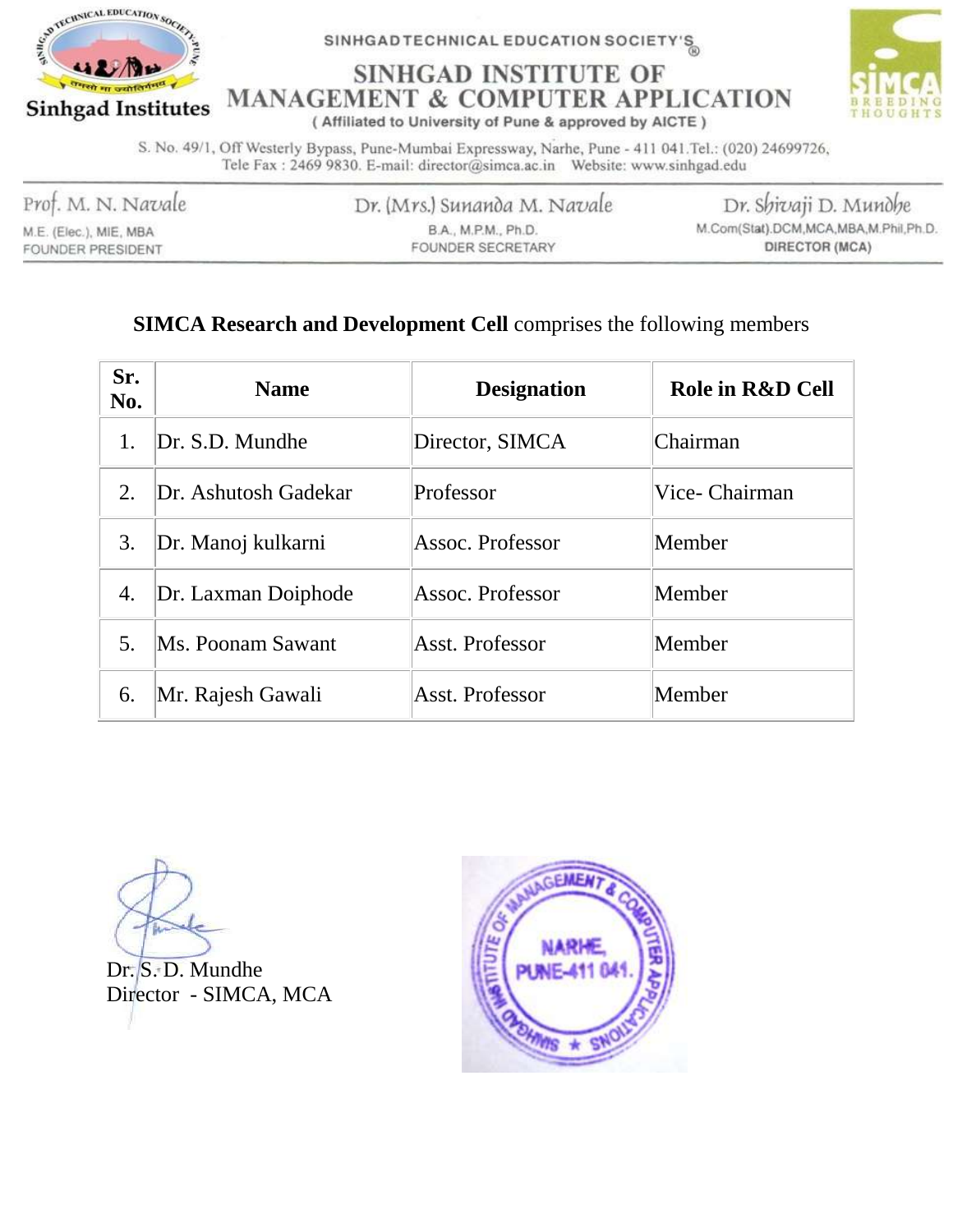

SINHGADTECHNICAL EDUCATION SOCIETY'S

## **SINHGAD INSTITUTE OF MANAGEMENT & COMPUTER APPLICATION**



(Affiliated to University of Pune & approved by AICTE)

S. No. 49/1, Off Westerly Bypass, Pune-Mumbai Expressway, Narhe, Pune - 411 041. Tel.: (020) 24699726, Tele Fax: 2469 9830. E-mail: director@simca.ac.in Website: www.sinhgad.edu

Prof. M. N. Navale

M.E. (Elec.), MIE, MBA FOUNDER PRESIDENT Dr. (Mrs.) Sunanda M. Navale B.A., M.P.M., Ph.D. FOUNDER SECRETARY

Dr. Shivaji D. Mundhe M.Com(Stat).DCM,MCA,MBA,M,Phil,Ph.D. DIRECTOR (MCA)

#### **SIMCA** Incubation Cell comprises the following members

| Sr.<br>No. | <b>Name</b>          | <b>Designation</b> | <b>Role in Incubation</b><br><b>Cell</b> |
|------------|----------------------|--------------------|------------------------------------------|
| 1.         | Dr. S.D. Mundhe      | Director, SIMCA    | Chairman                                 |
| 2.         | Dr. Ashutosh Gadekar | Professor          | Vice- Chairman                           |
| 3.         | Dr. Manoj kulkarni   | Assoc. Professor   | Member                                   |
| 4.         | Dr. Laxman Doiphode  | Assoc. Professor   | Member                                   |
| 5.         | Ms. Sunil Joshi      | Asst. Professor    | Member                                   |
| 6.         | Mr. Yogesh Sharma    | Asst. Professor    | Member                                   |

Dr. S. D. Mundhe Director - SIMCA, MCA

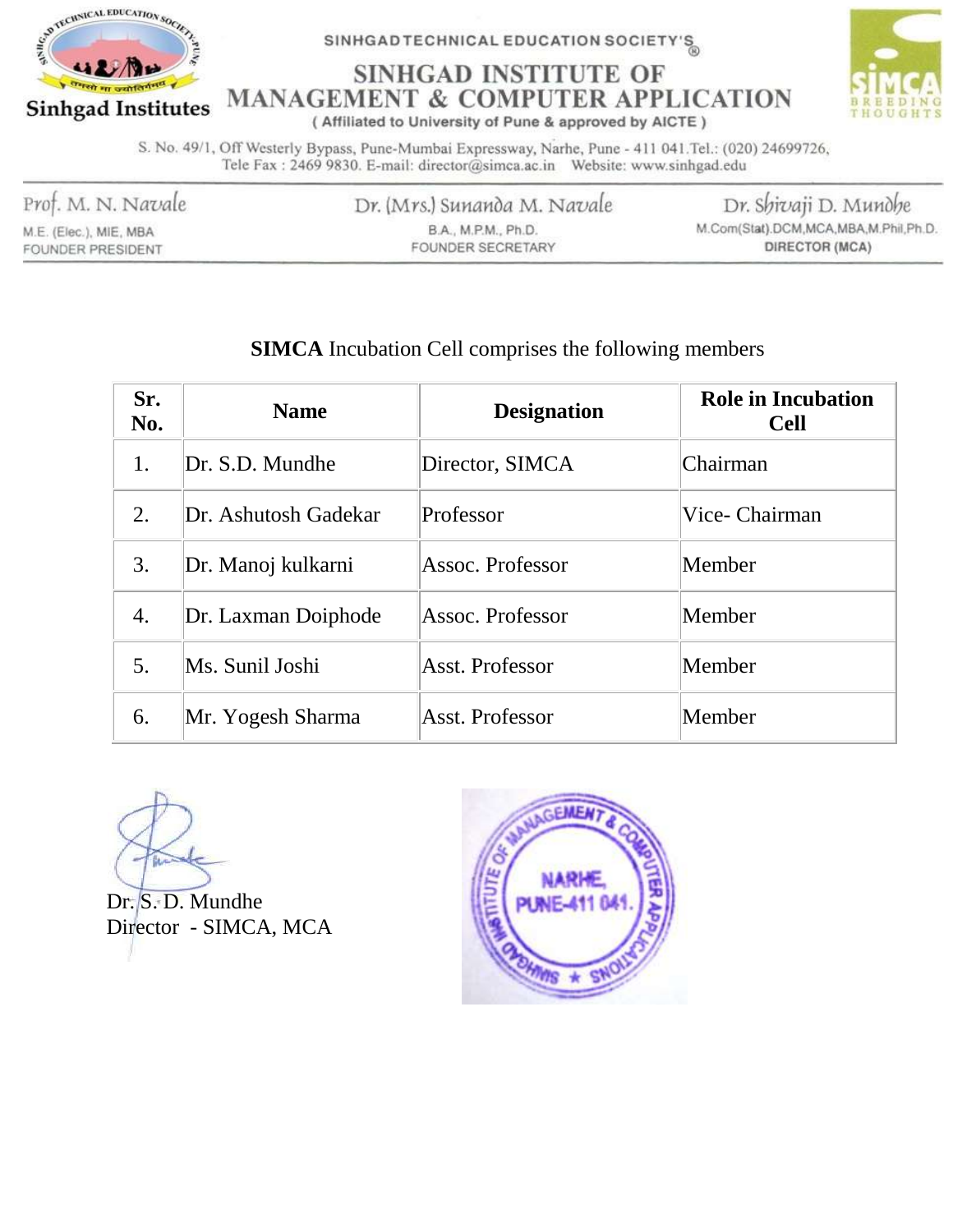#### **1. RESEARCH CENTER**

| Recognition                         | <b>New</b>               |
|-------------------------------------|--------------------------|
| Course                              | Ph.D. (Management)       |
| Period Of Recognition               | Two Years                |
| For Academic Year                   | 2013-14 & 2014-15        |
| Head Of The Research Center         | Dr. Shivaji D. Mundhe    |
| Assistant To Research Head (M.B.A.) | <b>Prof. Ravi Phadke</b> |
| Assistant To Research Head (M.C.A.) | Prof. Rajesh Gawali      |

#### **RESEARCH GUIDE ASSOCIATED WITH RESEARCH CENTER (A. Y. 2014- 15):**

| SR.<br>NO. | <b>NAME OF THE GUIDE</b> | <b>SPECIALIZATION</b>     | <b>VACANT</b><br><b>SEAT</b> |
|------------|--------------------------|---------------------------|------------------------------|
| 1.         | Dr. Shivaji D. Mundhe    | Computer Management       |                              |
| 2.         | Dr. B. L Desai           | Computer Management       | $\overline{2}$               |
| 3.         | Dr. Prasanna Deshmukh    | Human Resource Management |                              |
| 4.         | Dr. Mohasin Shaikh       | Human Resource Management |                              |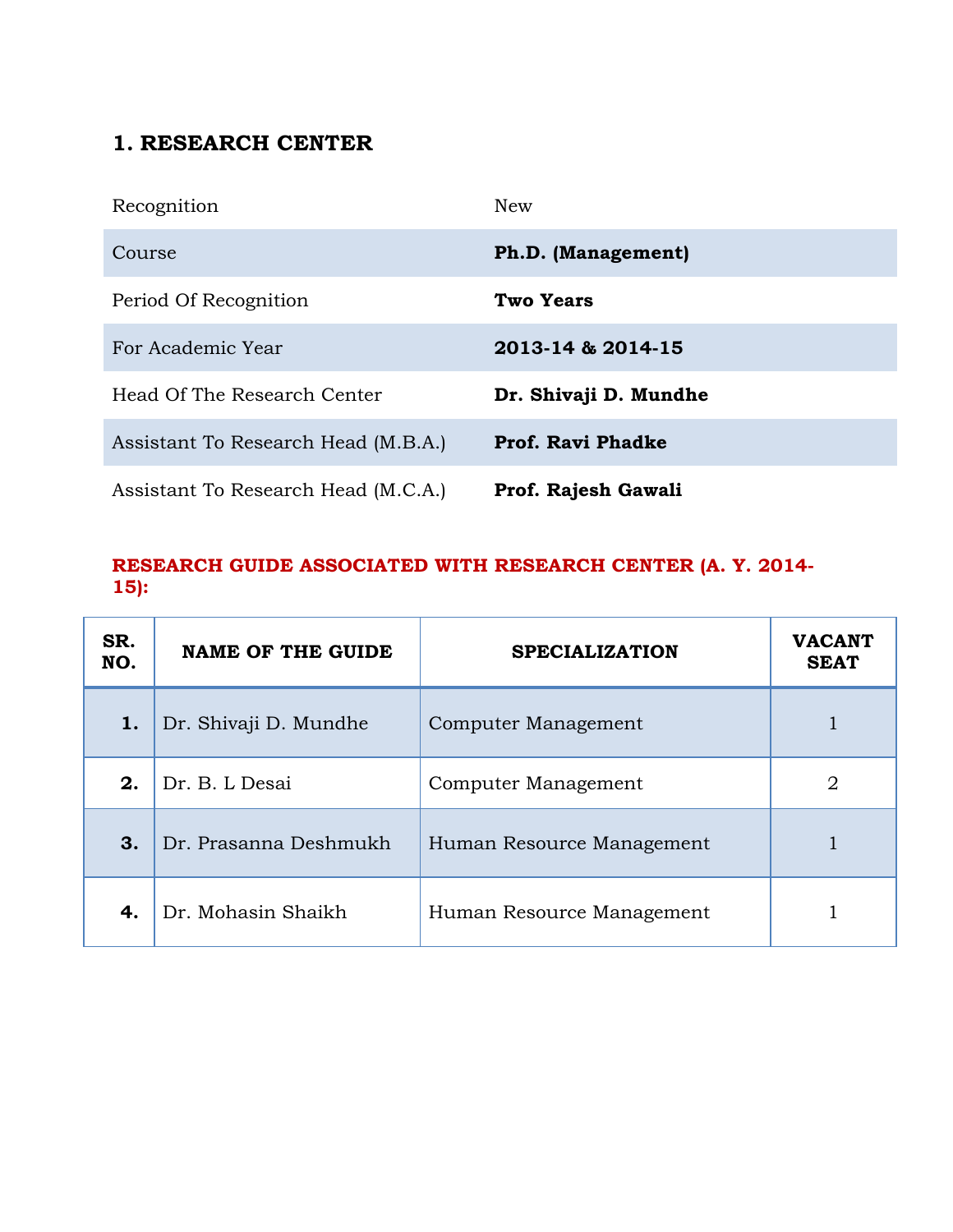#### **PHOTOGRAPHS:**





**SIMCA RESEARCH CENTER CABIN OF RESEARCH CENTER HEAD**



**NATIONAL & INTERNATIONAL RESEARCH JOURNALS**



**INTERNET FACILITIES FOR RESEARCH SCHOLAR**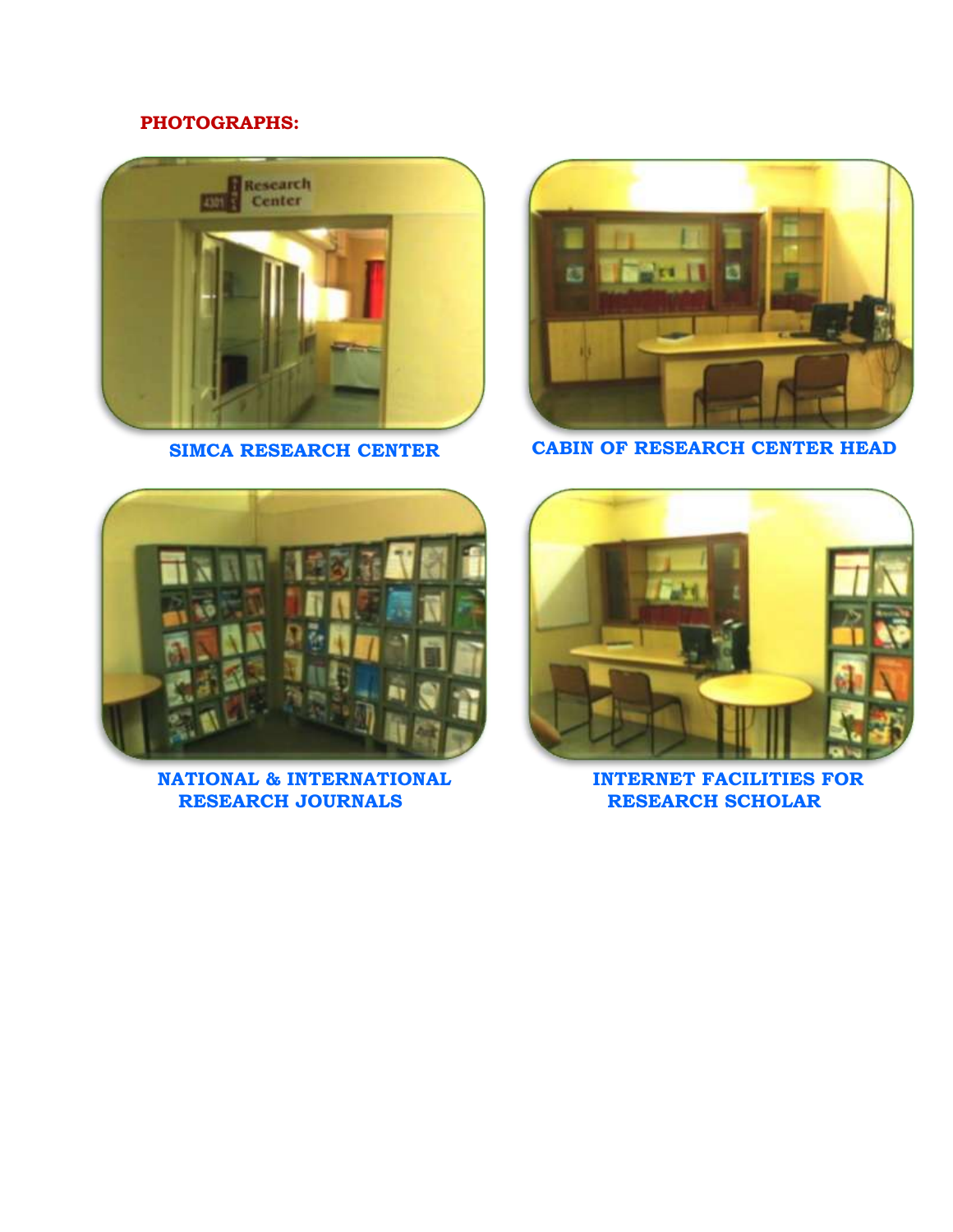#### **2. RESERCH JOURNAL**

| Volume     | <b>Issue</b>      | <b>Month &amp; Year</b> | No. of<br><b>Articles</b><br><b>Published</b> |
|------------|-------------------|-------------------------|-----------------------------------------------|
| $VOL - I$  | <b>ISSUE - I</b>  | June 2010               | 10                                            |
| $VOL - I$  | <b>ISSUE - II</b> | December 2010           | 10                                            |
| VOL - II   | ISSUE - I         | June 2011               | 10                                            |
| VOL - II   | <b>ISSUE - II</b> | December 2011           | 10                                            |
| VOL - III  | ISSUE - I         | June 2012               | 15                                            |
| VOL - III  | <b>ISSUE - II</b> | December 2012           | 10                                            |
| VOL - IV   | <b>ISSUE - I</b>  | June 2013               | 10                                            |
| VOL - IV   | <b>ISSUE - II</b> | January -May 2014       | 32                                            |
| $VOL - V$  | <b>ISSUE - I</b>  | June - December 2014    | 12                                            |
| $VOL - V$  | <b>ISSUE - II</b> | January -May 2015       | 39                                            |
| $VOL - V$  | ISSUE - I         | June - December 2015    | 11                                            |
| $VOL - V$  | <b>ISSUE - II</b> | January -May 2016       | 48                                            |
| VOL - VI   | ISSUE - I         | June - December 2016    | 12                                            |
| $VOL - VI$ | <b>ISSUE - II</b> | January -May 2017       | 53                                            |